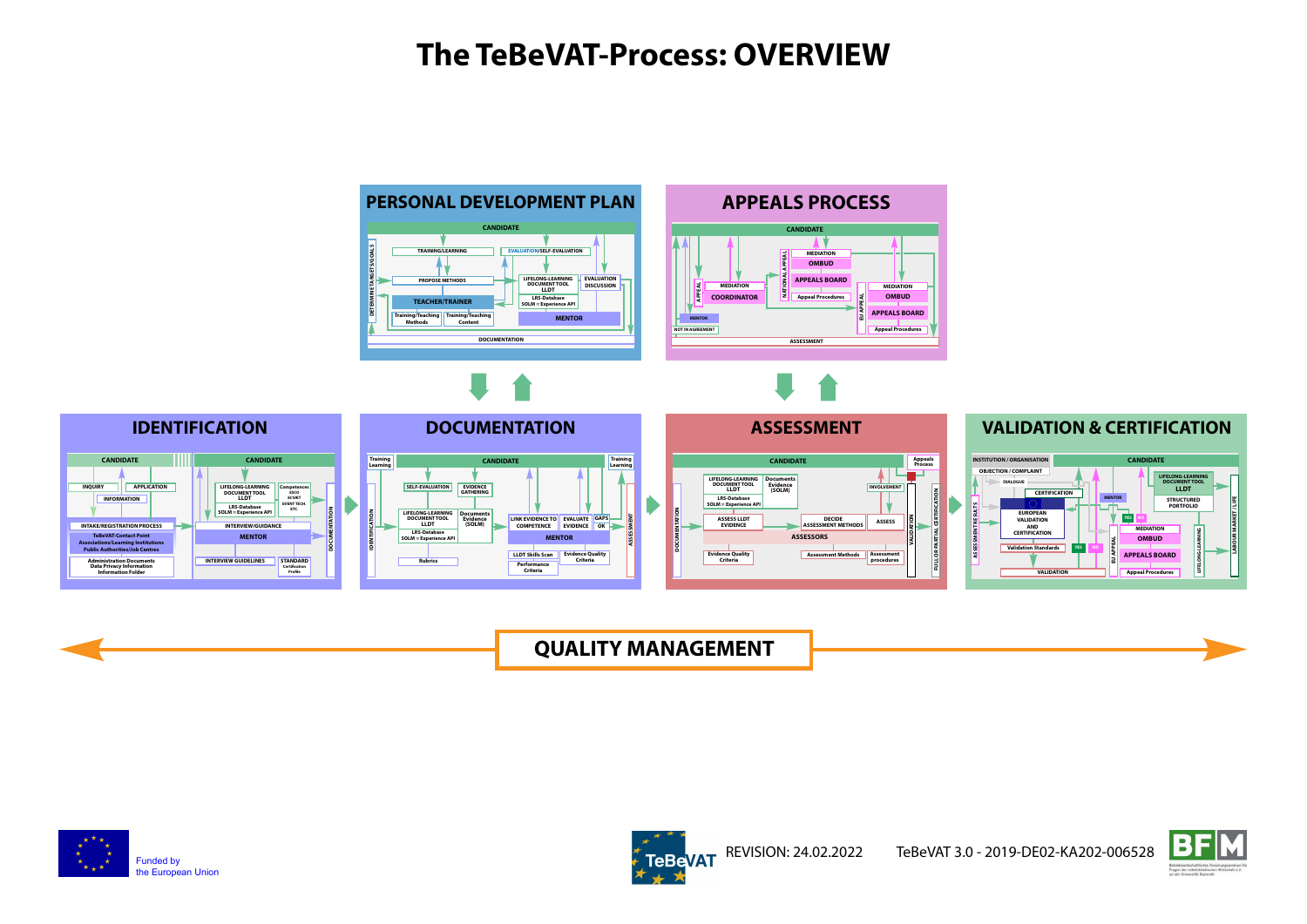## **The TeBeVAT-Process: IDENTIFICATION**





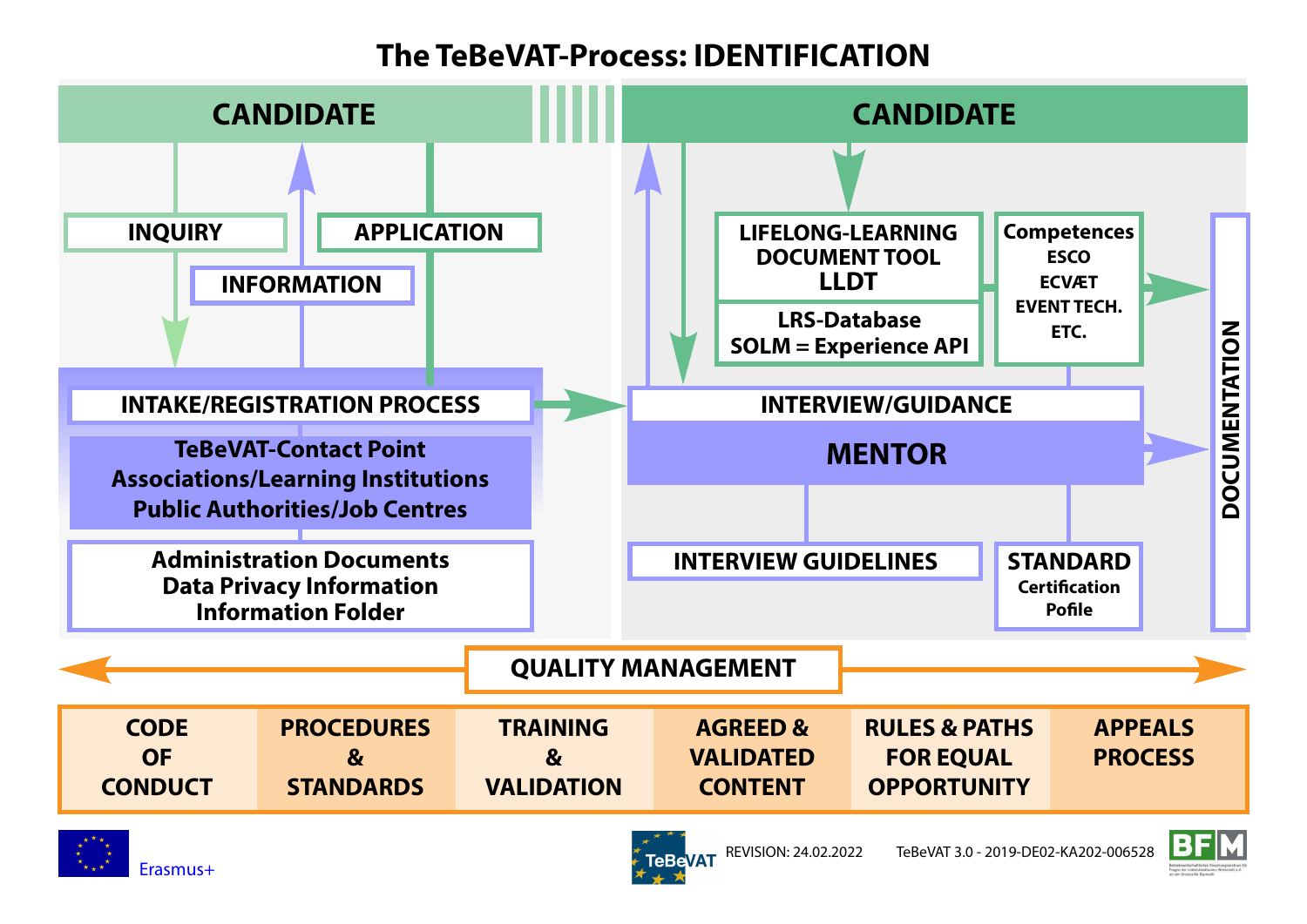# **The TeBeVAT-Process: DOCUMENTATION**



**TeBeVAT** 

Erasmus+

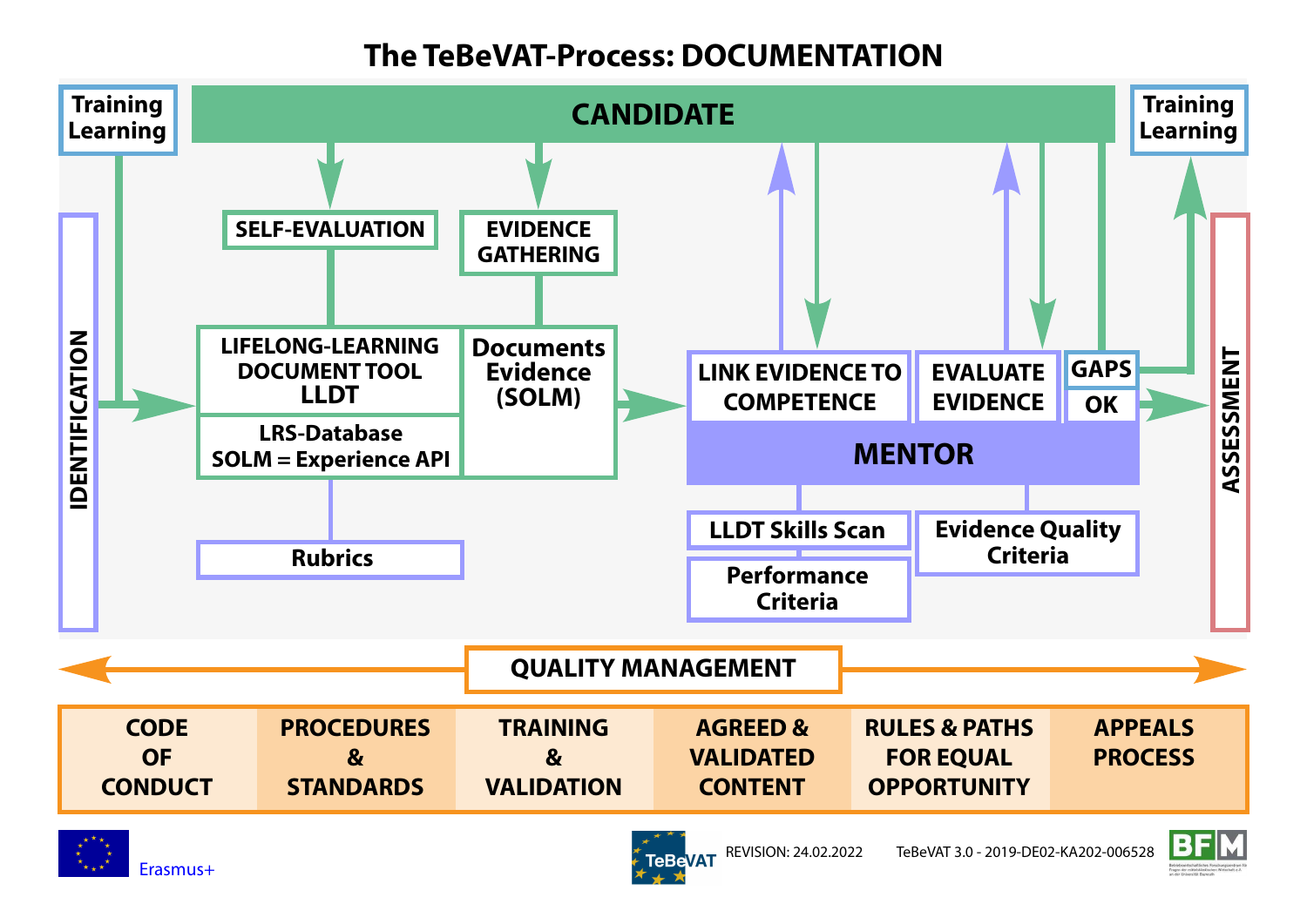### **The TeBeVAT-Process: PERSONAL DEVELOPMENT PLAN**



**TeBeVAT** 

REVISION: 24.02.2022 TeBeVAT 3.0 - 2019-DE02-KA202-006528

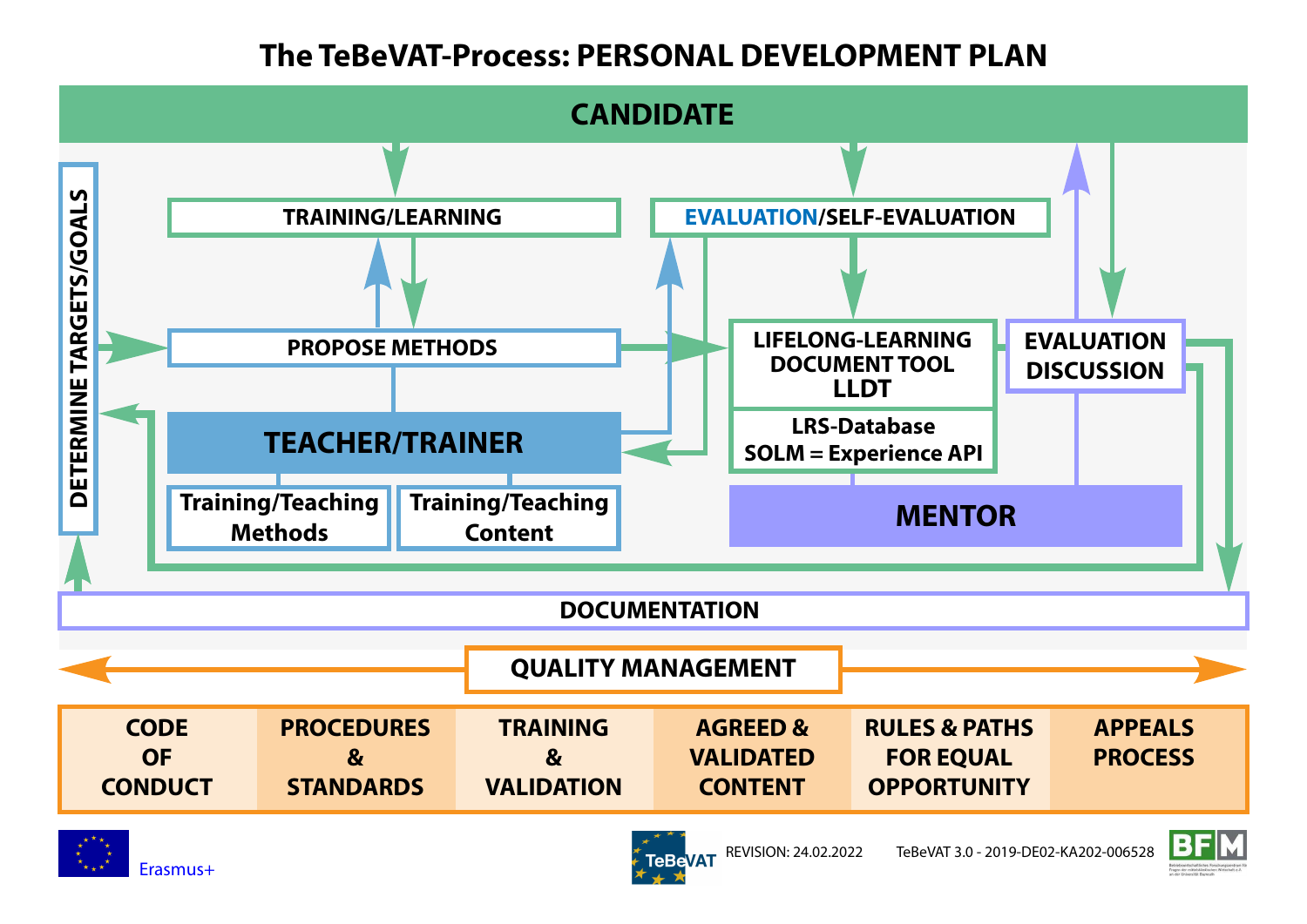# **The TeBeVAT-Process: APPEALS PROCESS**





**TeBeVAT** 

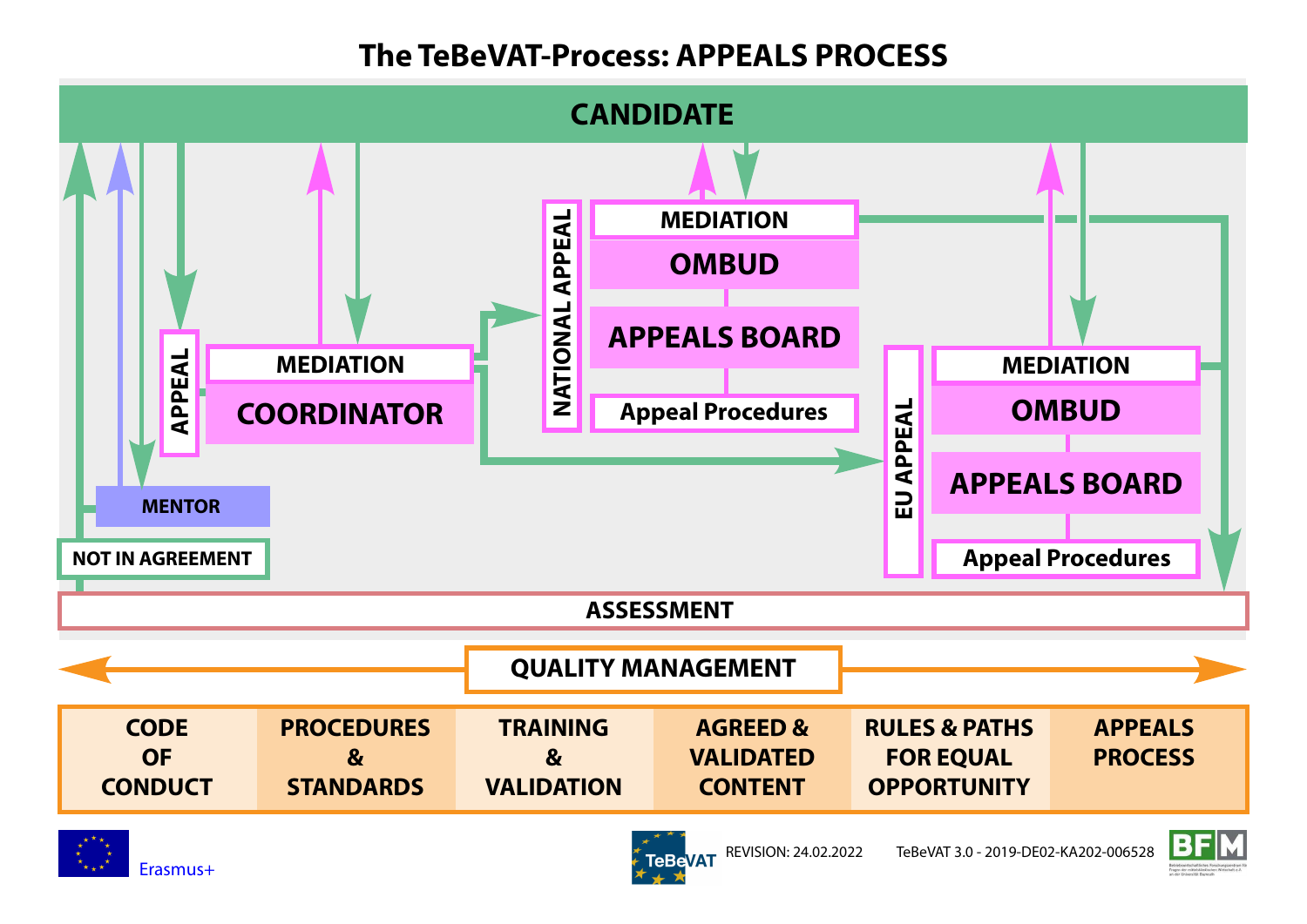# **The TeBeVAT-Process: ASSESSMENT**

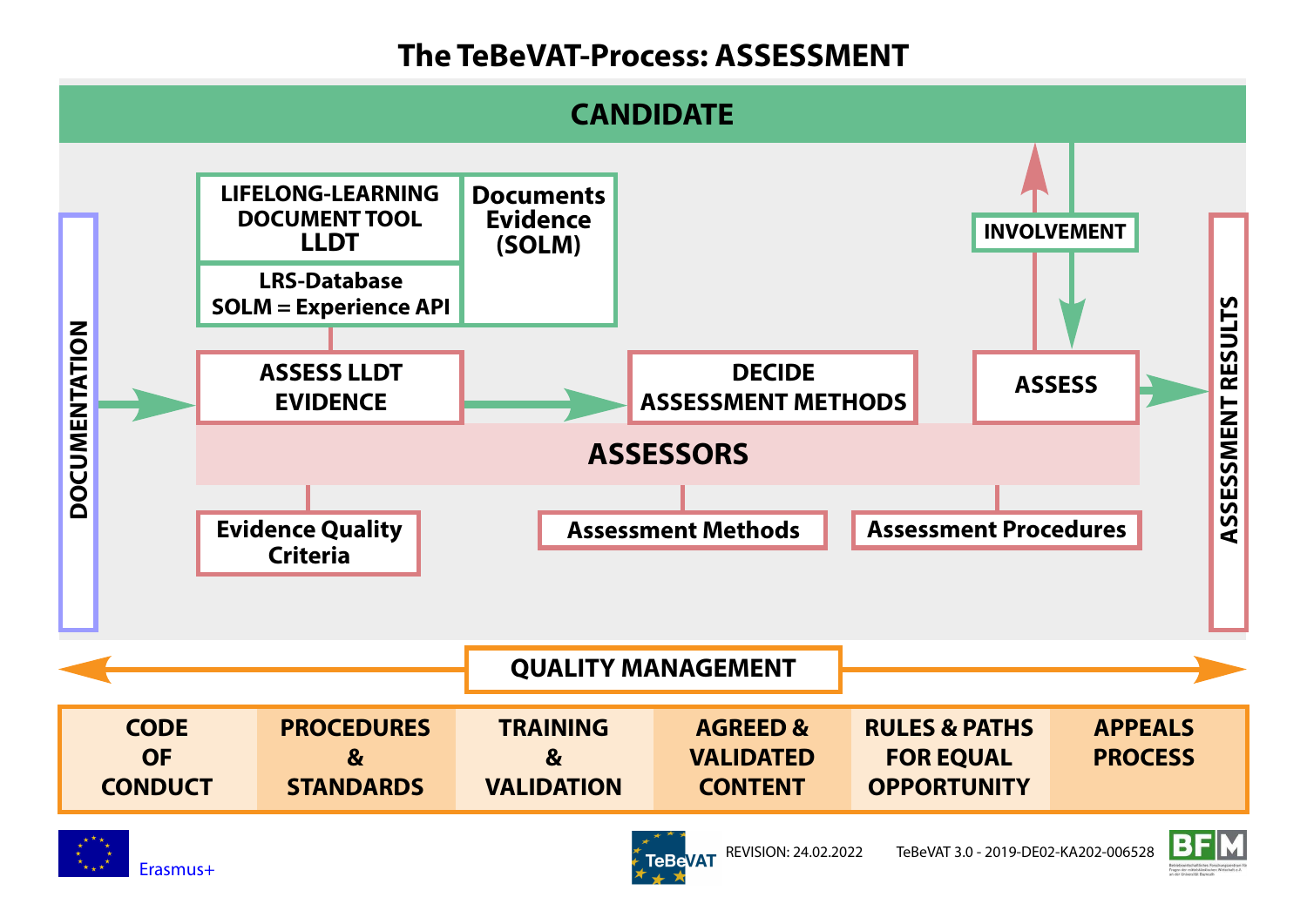# **The TeBeVAT-Process: VALIDATION & CERTIFICATION**





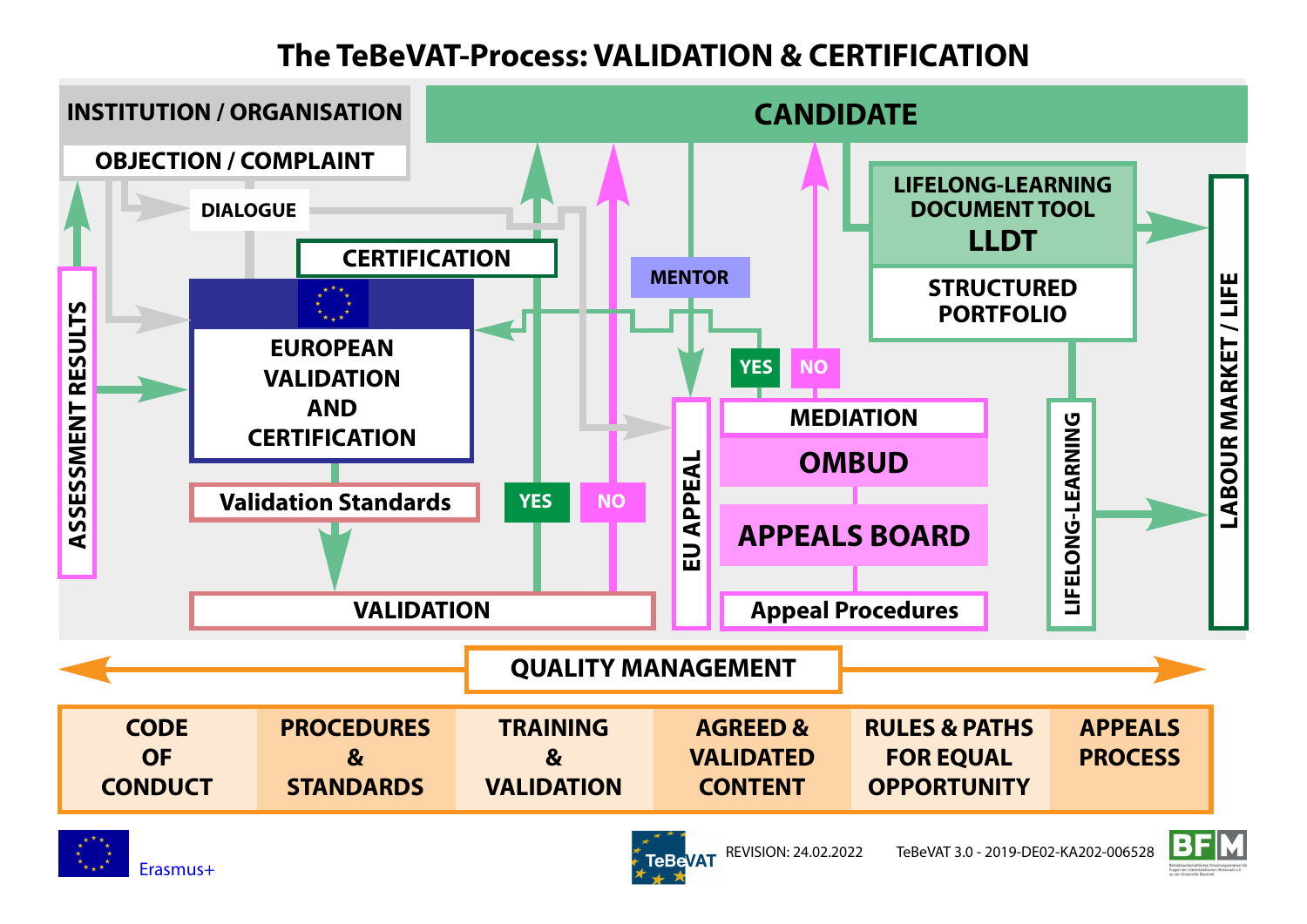## **The TeBeVAT-Process: SOLM - EXPERIENCE API**